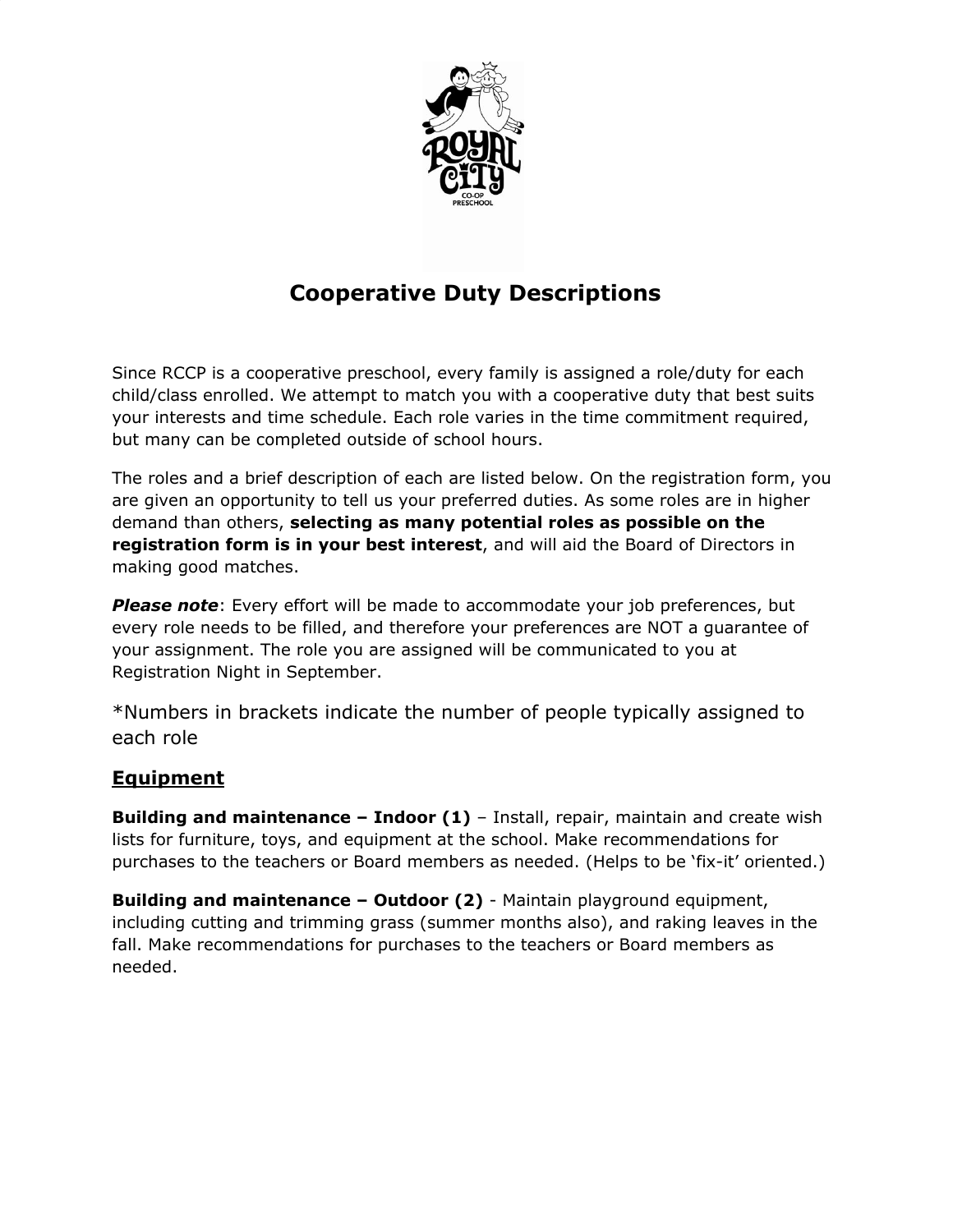#### **Centres**

Library (2) - Care for children's library (inventory, repair, weeding and disposal where necessary) and supplement books as needed.

**Science Centre (2)** - Maintain science area, supplement activities, rotate activities & equipment as per curriculum; Make recommendations for purchases to teachers or Board members as needed.

**Dramatic Play Area (1)** - In charge of setting up and taking down the Halloween House and other dramatic play sets

**Aquatic Centre (1)** - Care for fish and aquarium (including summer months)

#### **Classroom & Curriculum**

**Displays & Signs (1)** - Make and post signs for each area of the classroom prior to school starting, label all classroom and block room items throughout the year, ensure adequate hand washing procedures are posted at all hand washing sinks (refer to Board/County Inspection report), etc.

**Diversity Coordinator (1)** - Set standards and ensure that the classroom decorations, toys, curriculum, bulletin boards etc. reflect the diversity of our community; including a variety of cultures, races, abilities, languages, genders, ages, and family structures; Make recommendations to teachers and Board members as needed. Assist with policy writing. Liaise with community organizations as needed throughout the school year.

**Book Club (1)** - Collect and process Scholastic book orders for each class monthly, distribute books as they come in.

**Computer Maintenance (1)** - Responsible for keeping the class computer in good working order

## **Special Events**

**Field Trips (1)** - Work in conjunction with the teachers to help organize annual field trip(s).

**Food Bank (1)** - Deliver annual food drive donations to the food bank (a large vehicle is required)

**Alumni Skating Event Coordinator (1-2)** - Organize and run the annual alumni skating event (\*note that this event occurs on Family Day in February)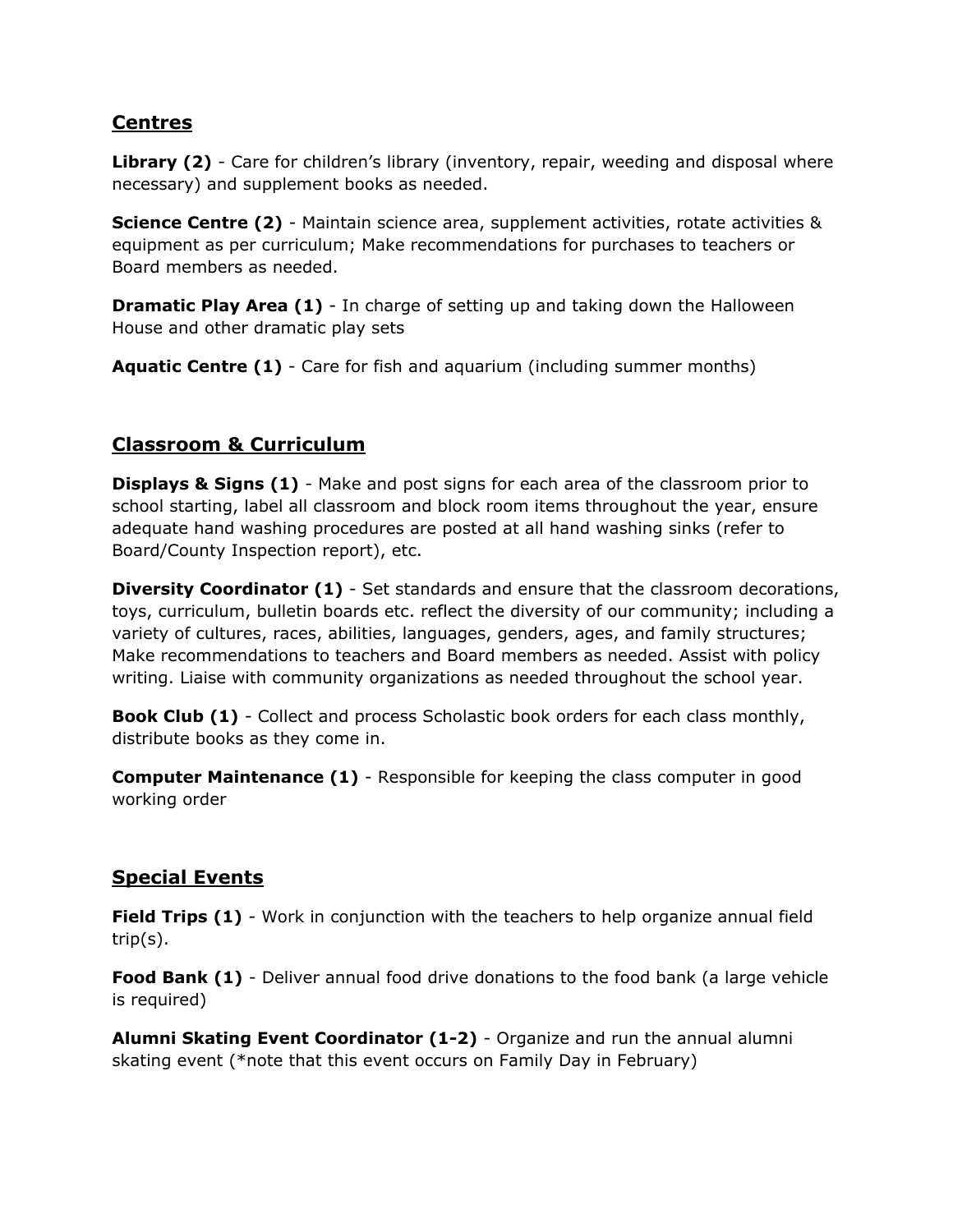**Baking (1-2)** - Provide baking for special events 2-3 times per year (e.g. skating party, bake sale at AGM, etc.)

**School Events** (4 – 1 per class) - Contact own class members about school cancellations or other unforeseen events, should the need arise. Assist the board and teachers in setting up and taking down for school event days and meetings throughout the year (e.g. Registration night, Family Night, Christmas Party, AGM, etc.)

**Childcare for General Meetings (2-4)** - Along with another parent, you will provide childcare during the Annual General Meetings (held two evenings each year, in November and April). Please note that a current valid Criminal Reference Check may be required.

#### **Fundraising**

**Fundraisers (10+)** - Under the direction of the Fundraising Chair(s), you will help raise money by organizing and/or assisting with fundraising events. (Fundraising events may include: Annual Carnival, Read-a-thon, Silent Auction, etc.)

#### **Communications**

**Advertising/Recruitment (1-2)** - Distribute advertisements and promote RCCP and its events through a variety of media under the direction of the Communications Chair.

**Parent Bulletin Board (1)** - Maintain and supplement the parent bulletin board with materials and resources related to education, workshops, support services, child care, advertising, etc. available to parents in our community.

**Yearbook Coordinator (1)** - Create a timeline for completion of the class yearbooks; coordinate printing of the yearbooks; liaise with other yearbook members as needed.

**Yearbook Committee (4 – 1 person per class)** - Assist in the creation of your child's class yearbook (take photos of special class events, online photo editing and collating) in collaboration with the yearbook coordinator.

## **Health and Housekeeping**

**Housekeeping Leader (3-4) -** Organize and supervise monthly cleaning nights. Take note of toys and supplies that are in need of replacement or repair and report to the teachers or Board members.

**Housekeeping Supplies Purchaser (1)** - Purchase cleaning supplies for monthly housekeeping nights